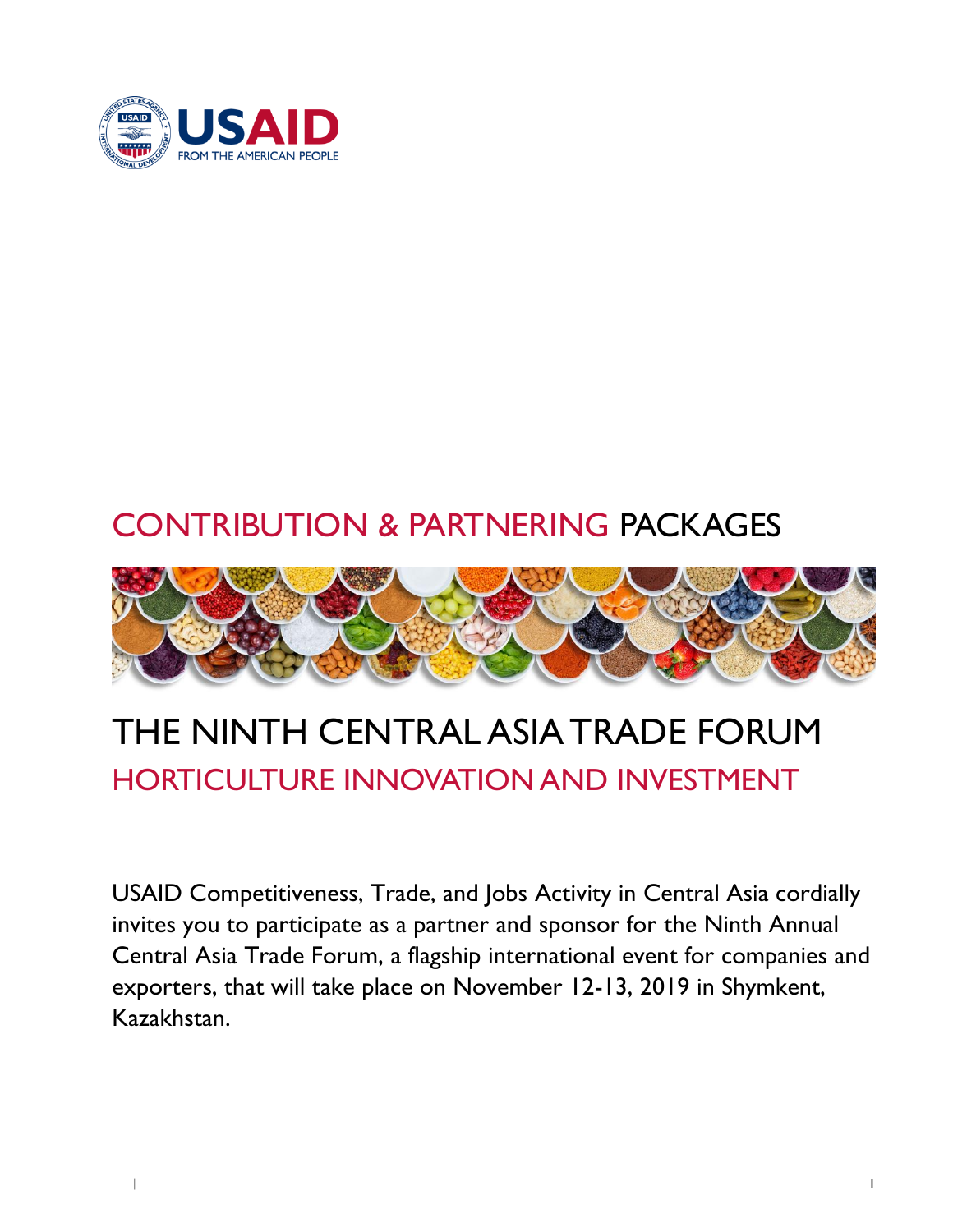#### **DEAR PARTNERS!**

I am pleased to invite you to partner with the ninth annual Central Asia Trade Forum in Shymkent, Kazakhstan. The theme of this year's Forum will be *Horticulture Innovation and Investment*. We expect attendance of over 450+ government, business and civil society leaders, as well as think tanks from Central and South Asia and Europe.

The Central Asia Trade Forum is one of the largest annual events promoting regional trade and connectivity in Central Asia and has evolved into a widely-recognized brand. Last year the forum in Tashkent, Uzbekistan brought together over 2,000 entrepreneurs, private firms, technical experts, and policy makers from 27 countries including Asia, the United States, Europe and the Middle East to exchange ideas, stay abreast of new technologies and trade developments, make trade deals and forge new partnerships for future cooperation.

This year's forum explores investment and innovation in the horticulture sector across the region. It will leverage the *8th International Exhibition for Agriculture, Horticulture, and Stock Breeding* in Southern Kazakhstan – a trade-in industry exhibition, including technology, equipment, manufacturing and horticultural production, among others, scheduled for November 13-15, 2019.

We look forward to your participation in this exciting event and your contribution to the advancement of regional trade cooperation!

Sincerely,

Geoff Wright, Chief of Party

USAID Competitiveness, Trade, and Jobs Activity in Central Asia

\*\*\*\*\*

## **ABOUT THE PROJECT**

USAID Competitiveness, Trade, and Jobs Activity in Central Asia facilitates exports and employment in horticulture, promotes tourism and strengthens transport and logistics services across the five Central Asian economies. By incentivizing firms to become more regionally competitive and by addressing cross-border impediments to trade, USAID helps to develop a more diverse and competitive private sector and generate export-driven growth.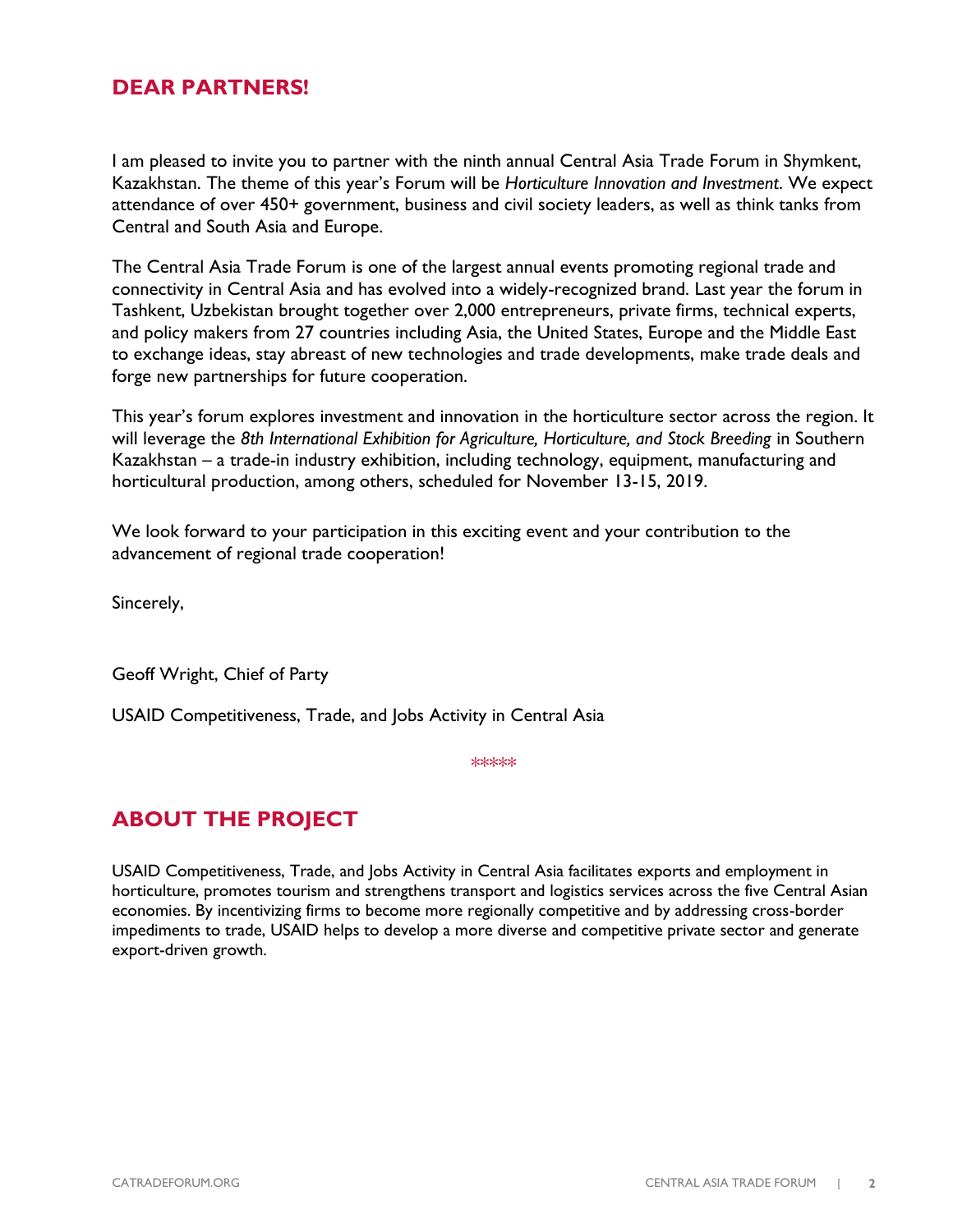### THE NINTH CENTRAL ASIA TRADE FORUM HORTICULTURE INNOVATION AND INVESTMENT

#### BREAKOUT SESSIONS

Gold sponsors are free to propose topics and speakers for a breakout session. You will have prominent exposure during a key breakout sessions/roundtable on boosting the region's competitiveness and securing its long-term success.

Draft List of Sessions

- $\checkmark$  Investment opportunities
- $\checkmark$  Pest and Disease Identification and Control, Techniques and Equipment
- $\checkmark$  Irrigation and Water Resource Management BOOKED!
- $\checkmark$  Greenhouse Technology and Production Techniques
- $\checkmark$  Food Processing
- $\checkmark$  Organic Horticulture: Production and Certification Issues BOOKED!
- $\checkmark$  Meeting CIS and European Retail Requirements
- $\checkmark$  Regional Transit / Phytosanitary Requirements: Greatest Barriers for Exporters
- $\checkmark$  Cooperative and Association Building to Generate Sustainable Supply Volume
- $\checkmark$  Development a Tashkent Shymkent Corridor
- $\checkmark$  Wholesale Distribution Centers Investment and Operation
- $\checkmark$  Trade Facilitation, Export Promotion and Transport & Logistics Development
- $\checkmark$  Business Training on ISO BOOKED!

#### **CONFIRMED PARTNERS & SPONSORS**

















#### **PARTNERSHIPS**

A variety of partnerships and in-kind contributions are welcome, including:

- $\checkmark$  Official Travel Partner
- $\checkmark$  Beverages Partner for the Dinner

Please contact us to book a sponsorship package, discuss a customized contribution & partnering opportunity, or obtain more information.

#### **PARTNERING WITH INTERNATIONAL ORGANIZATIONS**

We highly value the support provided to the Central Asia Trade Forum by International Organizations over the years and welcome your organization's contribution to this year's event. We welcome any form of cooperation and contribution. Please share your ideas with us.